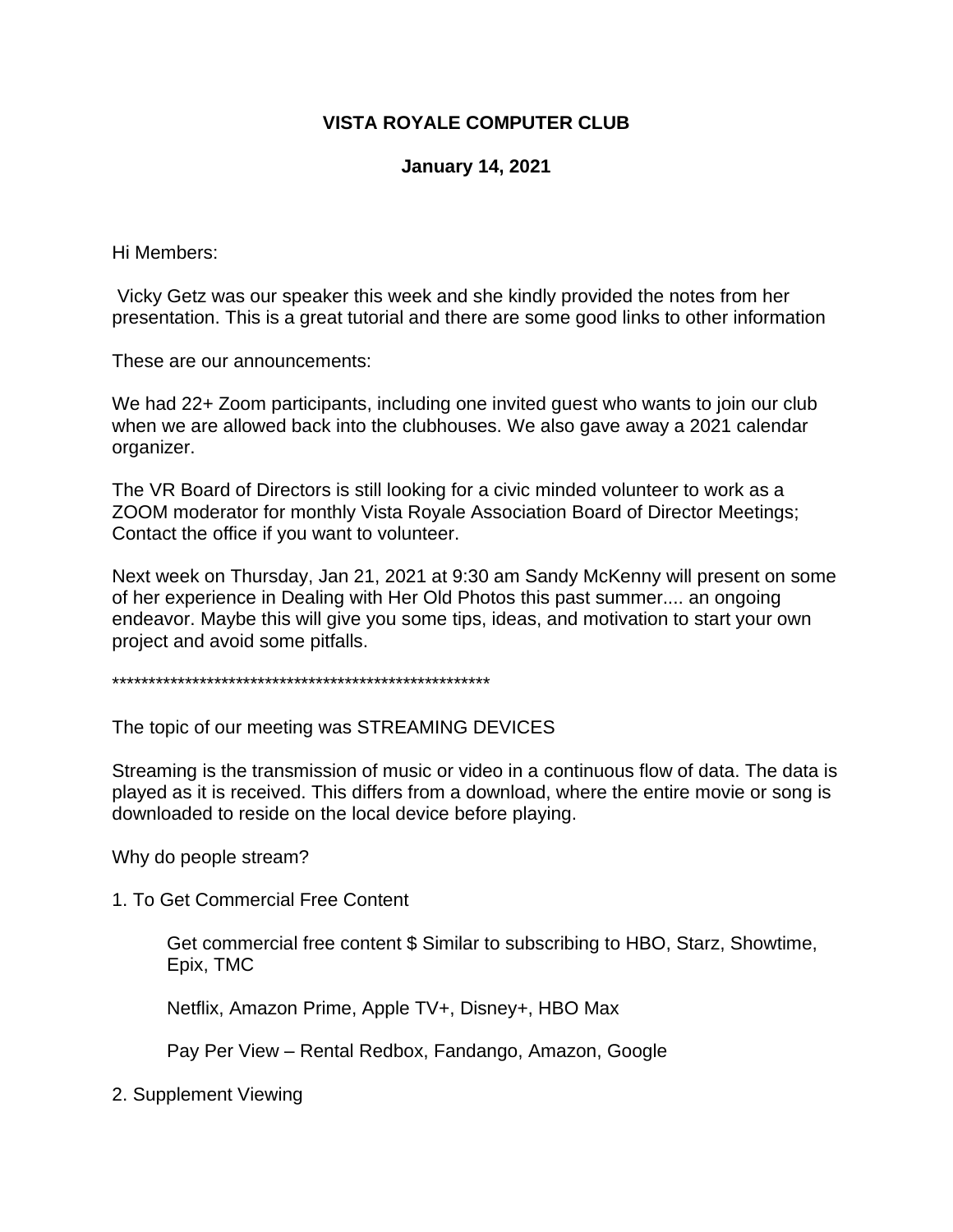Supplement Viewing

Free Streaming service

- Tubi, Pluto, Crackle, PBS, Roku -free

Supplement Cable OnDemand or watch their Cable Package while out of town using Cable apps included with your cable package. Of course, this only works with an active service, it will not work if the service is in vacation mode.

Activate on a computer with your

Billing Username and Password

Nearly every channel on your cable line up will have an app. There may be location restrictions especially on international streaming.

3. Cable replacement streaming service

Cable Replacement Package \$\$\$\$ not much cheaper than a cable package, and more difficult than watching straight cable.

Sling, Hulu, YouTube Premium, Roku Premium

No long term contract

### TV PROVIDER

Vista Royale has AT&T U-VERSE which in addition to the individual apps lets you stream live tv with the U-VERSE app. AT&T also has a strictly streaming service called AT&T TV which uses the AT&T Watch TV app. They are not the same thing! Most devices have the AT&T Watch TV app, very few have the U-Verse app. The U-VERSE app came in very handy this summer when the Tennis Channel kept refusing my Uverse credentials, but it should not have been necessary.

When setting up a new Roku, you are asked to select your Cable TV provider, and it will offer you AT&T TV, again we have AT&T Uverse, so our VR cable service is not on the list.

You will need internet access and a streaming device in order to stream.

### INTERNET ACCESS

Internet Service 24 Mbs or higher speed with bare minimum of 7Mbs at the streaming player.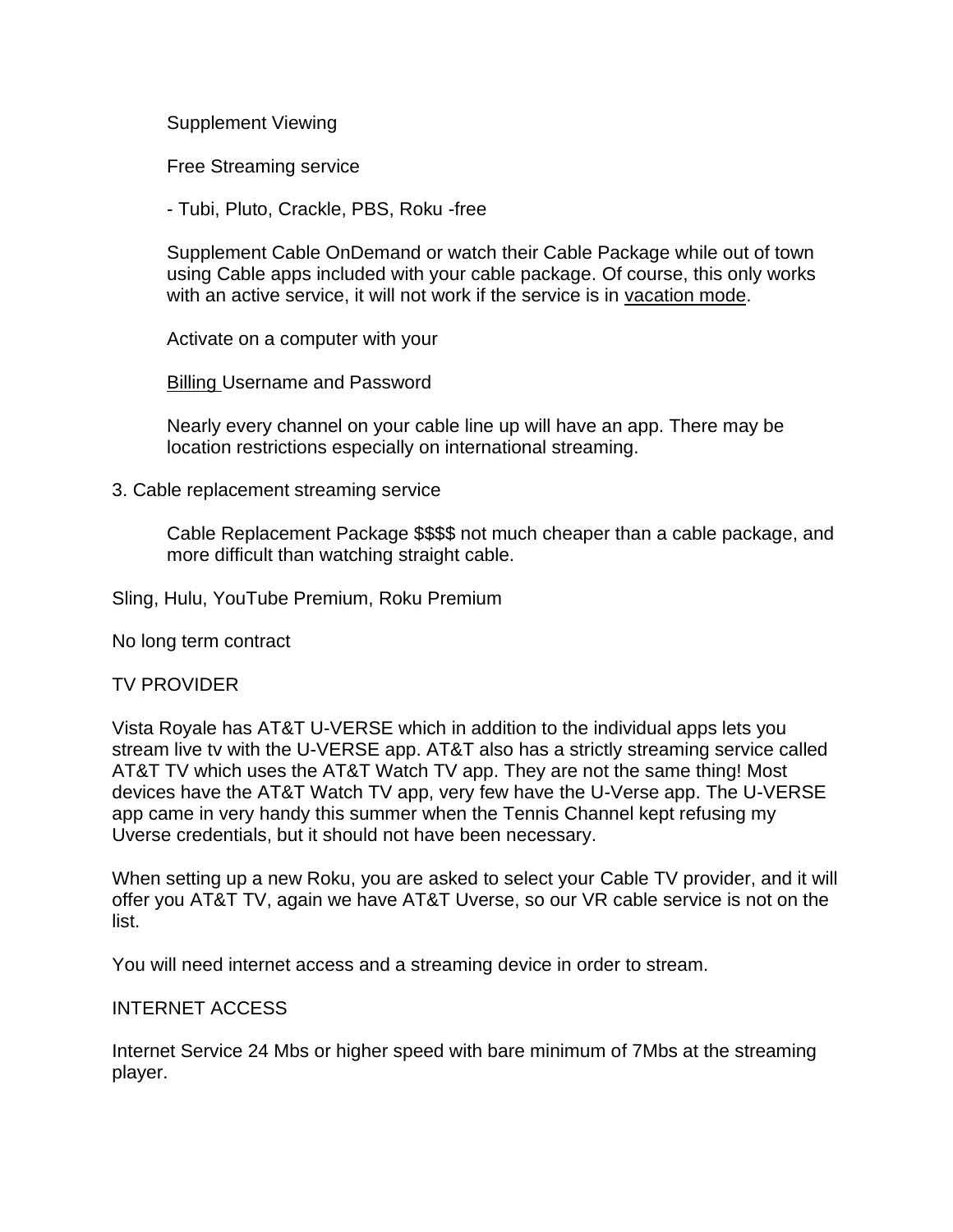## STREAMING DEVICE

Computer -although fewer and fewer streaming services work through a browser and Windows 10 streaming apps are few and far between.

**Tablet** 

Smart Phone

Blu-ray player

Gaming system

Streaming Stick such as a Apple TV, Chromecast, Firestick, Roku, Tivo

SMART TV

Advantages of a Smart TV

Simplified viewing experience having just one remote

Less clutter! No external equipment.

Disadvantage of a Smart TV

Get fewer updates, security.

Don't do things as well as the stand alone devices.

Smart TV Operating Systems

Now it's just as important to consider the operating system of your TV, as it was to consider the picture quality and number and position of input ports.

Consumers did a review of the pros and cons of various Smart TV Operating system

[https://www.consumerreports.org/tvs/smart-tv-systems-pros-cons/](https://vrcomputerclub-dot-yamm-track.appspot.com/Redirect?ukey=1HqwuEtkQIAl2xUAFN81J1MLoXbtU61t-XPX-_LwJAjY-0&key=YAMMID-41919636&link=https%3A%2F%2Fwww.consumerreports.org%2Ftvs%2Fsmart-tv-systems-pros-cons%2F)

Make sure your Smart TV has a tuner

STREAMING STICKS and SET TOP BOXES

We talked about the difference between a streaming stick, a device that is designed to be attached and concealed behind the TV and a streaming set top box (STB) which is designed to sit on a flat service. Sandy mentioned that she broke her stick's adapter when she moved her wall mounted TV too close to the wall. When choosing a TV/Rack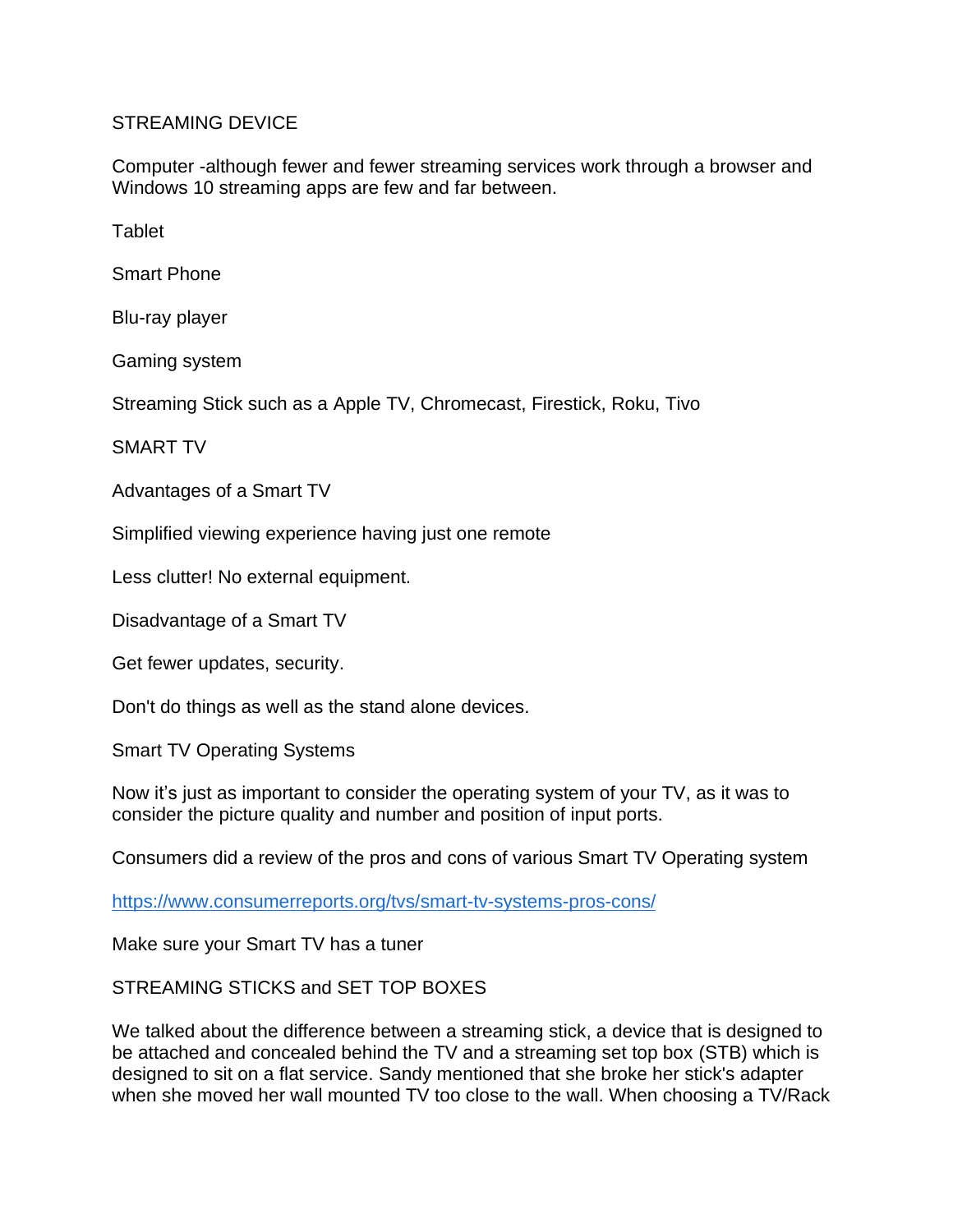system, check the placement of the HDMI ports on the TV and how a rack allows access to them are two more decisions to make when choosing your equipment. You may need to get an extender HDMI cable to gain enough clearance.

THINGS TO LOOK FOR IN A STREAMING DEVICE.

Can the device use 5GHz Wi-Fi?

Many of the lower priced sticks do not support 5Ghz Wi-Fi. In some apartments at Vista Royale, Wi-Fi\_\_\_33 congestion will make 2.4 GHz Wi-Fi\_\_\_33 too slow too stream without buffering.

Does the streaming device support the apps I want to use?

Look for the current model year.

#### REMOTE CONTROLS

Streaming devices typically come with Bluetooth remotes because the devices are meant to be hidden behind the TV.

Additionally, control can via your TV's CEC with Smart phone apps.

Controlling with CEC stands for Consumer Electronics Control and it basically means that your TV has the capacity to control things that are plugged into your HDMI ports and vice versa.

#### Amazon FIRESTICK 4K

Firesticks are an Amazon device. The menu tends to be content focus, with heavy promotion of Amazon content. Vicky found it difficult to find streaming channels without prior knowledge of the channel name. These retail for \$49.99 but often are on sale for 29.99. The smartphone app for this didn't perform well, often needing to be uninstalled and reinstalled to get it to work.

#### ROKU ULTRA SET TOP BOX

Roku has a Roku Stick + which retails for \$49.99. But Vicky opted for the Roku Ultra Set Top Box which retails for 99.99 (on sale for \$79.99 until Saturday 1/16/21) This model has a better processor, better video up-scaling, comes with earbuds that plug into the remote for private listening, has a remote finder button which plays a sound on the remote to make it easier to locate, has an IR receiver to make it compatible for universal remotes, offers an Ethernet Port for wired connectivity, and has a USB player to play slideshows, music and movies from a USB device.

No USB slot, No Problem